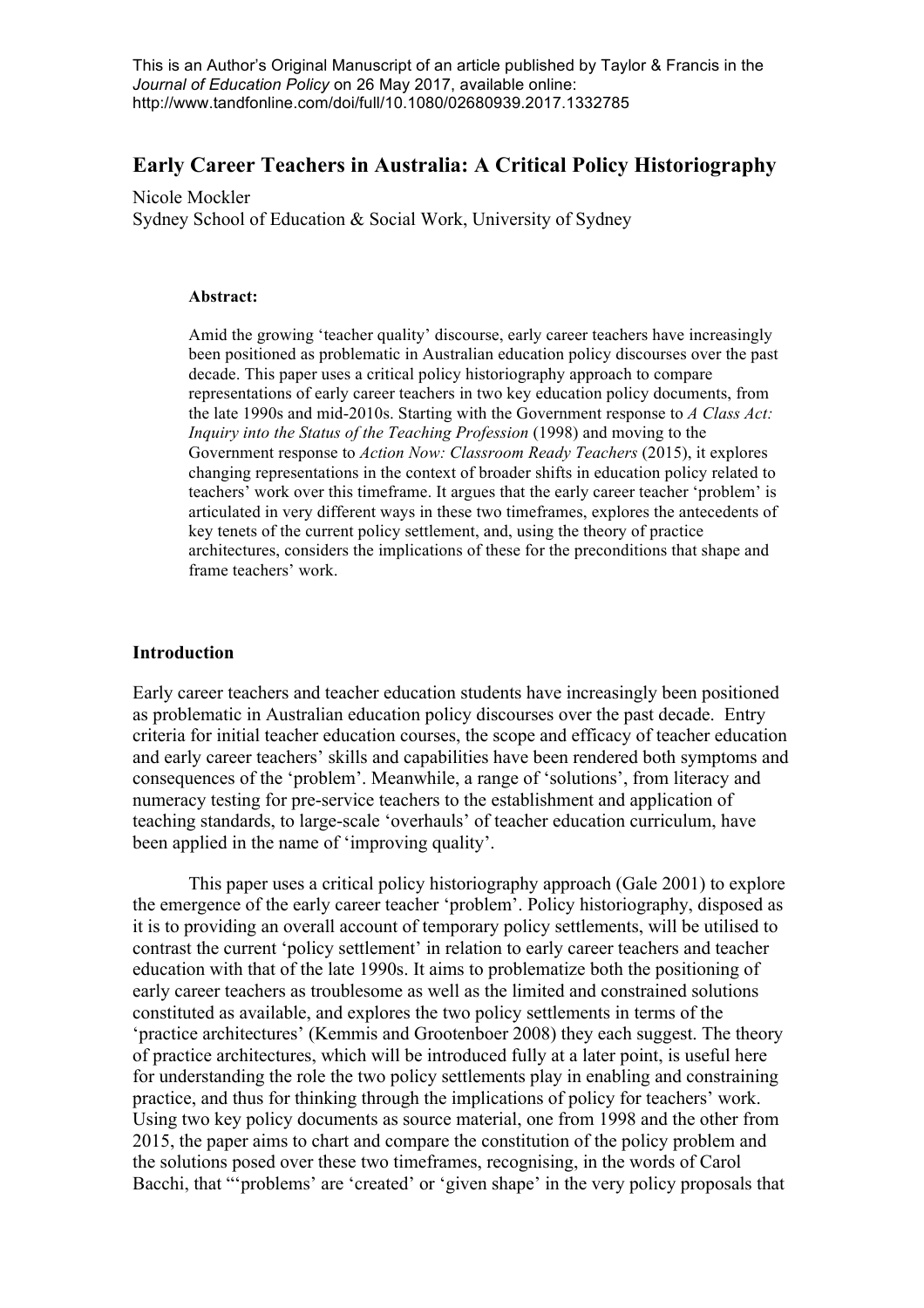are offered as 'responses'" (Bacchi 2000, 48). It aims to address the following guiding questions:

- How are early career teachers positioned in education policy discourse?
- What 'solutions' are proffered to the 'problems' associated with early career teachers?
- How (and why) has the constitution of both 'problem' and 'solution' shifted and changed over the past two decades?

The paper is structured in three parts. The first section contains a brief outline of the background and approach taken in the study. The second offers a reading of the policy documents used in the analysis, starting with the 2015 offering and then taking a 'rear vision' approach to the 1998 text, looking not only at the constitution of problem and solution in this text but also at where we might see the origins of current concerns. In the final section, I explore the shifts and implications of these in terms of the 'practice architectures' that frame early career teachers' (and consequently, teacher educators') practice.

## **Background and Approach**

As noted by Louden (2008), the quality and effectiveness of teacher education in Australia has been a key concern of successive governments, leading to 101 government reviews and inquiries held variously at state and federal levels in the period from 1979 to 2006. This period has seen the development of teacher accreditation bodies, professional teaching standards and a growing range of accountability mechanisms for both teachers and teacher educators, often in response to the recommendations of said reviews. Ladwig and Gore have observed that in many of these strategies "we see a local version of the now internationally ubiquitous idea that putting words on paper and establishing bureaucratic mechanisms to deliver the meaning of those words will yield improvements" (2009, 725).

Beyond the establishment of these bureaucratic accountability mechanisms, however, it could be said that little has changed. The difficulty of attracting and retaining teachers, of providing early career teachers with effective pathways for induction and socialisation into the profession, of re-casting teaching as an attractive option for outstanding secondary school and undergraduate degree graduates remain. Similarly, the challenges of providing initial teacher education that graduates feel adequately prepares them for life in the classroom are issues that remain prominent in both public and policy discourses around teacher education and 'teacher quality'. This has been the case up to and including the recent Teacher Education Ministerial Advisory Group (TEMAG) review of teacher education (Craven et al. 2015), which forms one focus of this paper.

Salient background to this study is a note on the growing complexities of Australian federalism over this period, and the implications for teacher education. While the Australian states and territories hold constitutional responsibility for the delivery of school education, and thus the employment of teachers, over the past two decades, we have experienced a significant "'rescaling' of schooling policies to the national level"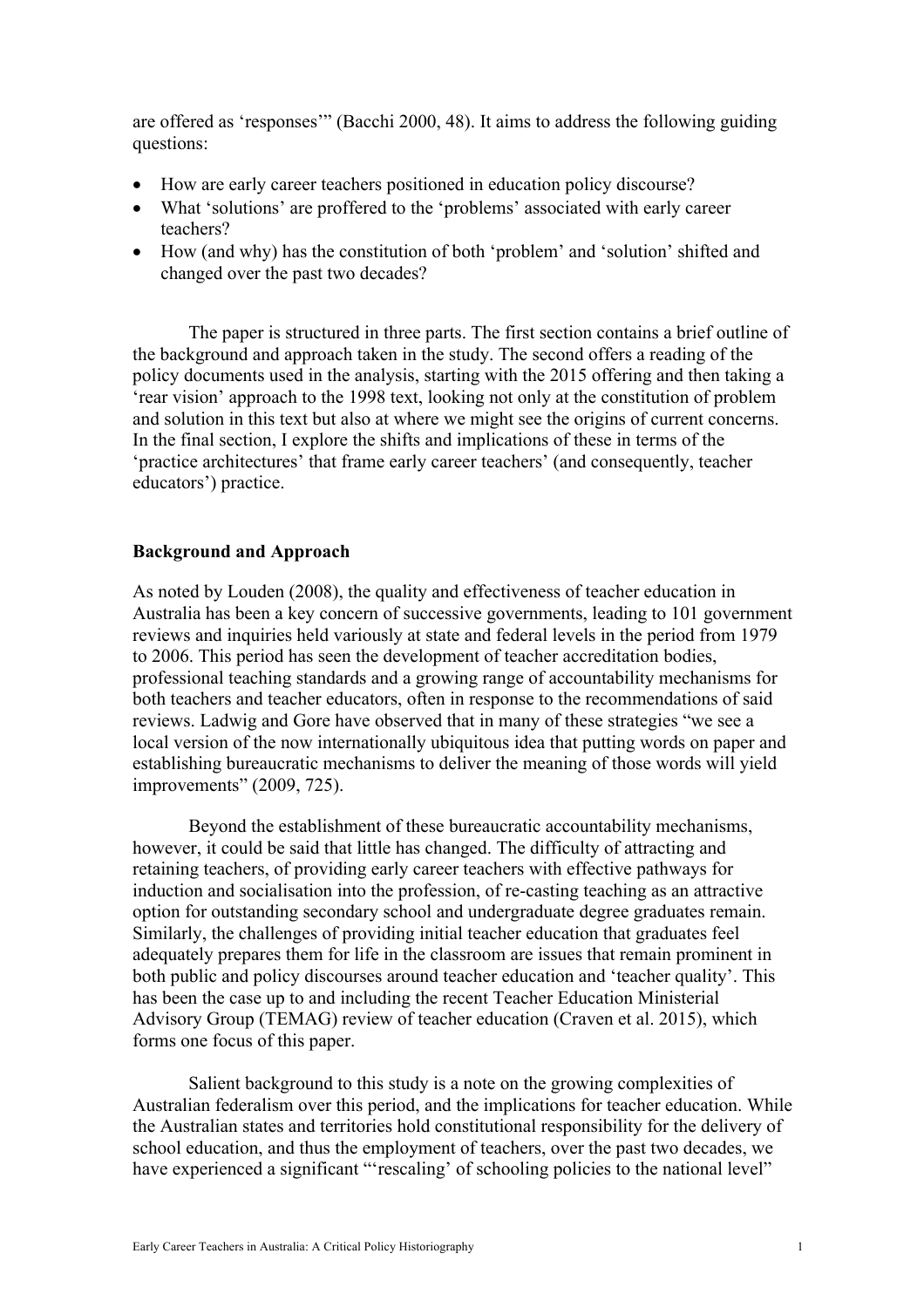(Savage and Lingard Forthcoming, 2, see also Savage 2016). This has been largely consistent with globalised policy agendas around, for example, standardised testing, national curriculum and teacher standards, and driven by successive federal governments of both conservative and more liberal persuasions. The federal Government holds direct responsibility for higher education, and thus teacher education, accounting for much of the focus on teacher education in the aforementioned reviews. The establishment of the Australian Institute for Teaching and School Leadership (AITSL), the national body with responsibility for both the Australian Professional Standards for Teachers and the accreditation standards for initial teacher education programs, in 2010, forms part of the backdrop to the current discussion. Savage and Lingard (Forthcoming, 5) have recently argued that:

The creation of AITSL as a *federally-owned organisation*, paired with federal funding incentives for states and territories to adopt national reforms, helped establish the federal government as the major driving force behind the establishment of national teaching standards, and in ways that had significant impacts upon teacher education in the following years.

This paper reports on part of a larger study undertaken in 2015 that charted policy and media representations of the early career teacher 'problem' in Australia over the period 1998 to 2015. A subsequent paper (Mockler 2017, Forthcoming) explores media narratives during these two timeframes, raising questions about media framing of early career teachers . The analysis used in the study makes use of Gale's notion of 'critical policy historiography', first enunciated in this journal in 2001. Gale notes that ...policy historiography asks three broad questions: (1) what were the `public issues' and `private troubles' within a particular policy domain during some previous period and how were they addressed?; (2) what are they now?; and (3) what is the nature of the change from the first to the second? Critical policy historiography adds to these a further two: (4) what are the complexities in these coherent accounts of policy?; and (5) what do these reveal about who is advantaged and who is disadvantaged by these arrangements? (2001, 385).

Policy historiography, which focuses on providing an overall account of 'temporary policy settlements' (Gale 2001, 391) was regarded as a fitting way to approach the current analysis because of the desire to search in this study for earlier iterations of concepts and ideas central to the current 'policy settlement' in relation to early career teachers and teacher education. I draw here on Jane Kenway's notion of 'policy as settlement', wherein she argues that "policy represents the temporary settlements between diverse, competing and unequal forces within civil society, within the state itself, and between associated discursive regimes" (Kenway 1990, 59). I recognise that the documents upon which this analysis is based do not embody the two policy settlements in their entirety; they are, rather, an important but necessarily partial representation of the settlements, derived from this struggle, and representative of the government's response to this ongoing struggle.

Furthermore, and beyond the overall account that I seek to develop in this paper, is an intention to explore the ways in which particular policy settlements shape what Kemmis and Grootenboer (2008) have termed the 'practice architectures' that in turn shape and frame teachers' practices. Practice architectures are understood as the cultural-discursive, material-economic and social-political preconditions that shape practice, and of these, Kemmis and Grootenboer write:

[Practices] are…shaped and prefigured intersubjectively by arrangements that exist in, or are brought to, particular sites of practice. In other words, practices are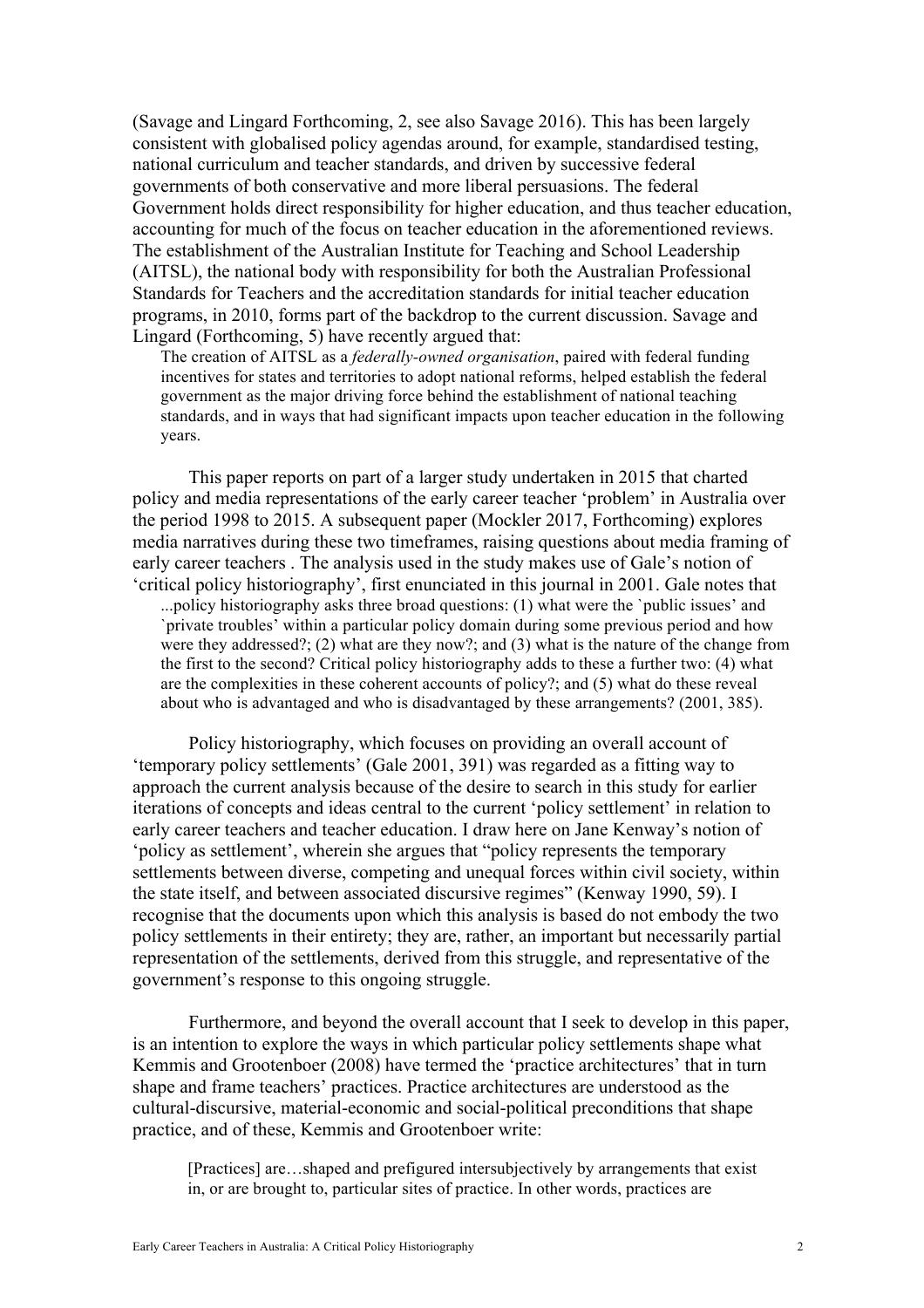shaped and prefigured by arrangements "that exist beyond each person as an individual agent or actor" (2008, 37).

Through this critical policy analysis, and specifically in attending to the fifth question highlighted by Gale, namely 'what do these reveal about who is advantaged and who is disadvantaged by these arrangements?', I explore the implications of these two policy settlements in terms of the cultural-discursive, material-economic and sociopolitical preconditions they suggest, arguing that far from being incidental to teachers' work, the conditions under which their initial teacher education takes place has significant power to both open up and close down possibilities for practice as early career teachers.

## *Sources*

The Federal Government responses to two significant inquiries provide the source material or empirical base upon which this analysis is focused. Given my particular desire to focus in the first instance on the present day and the environment within which early career teachers' practice is currently enacted, the response to the recent Teacher Education Ministerial Advisory Group (TEMAG) review was chosen as a particular focus. For purposes of comparison, the government response to the report of a Senate Inquiry conducted in 1998 and known as *A Class Act* was chosen. With the proliferation noted above of government inquiries, there were many possibilities for comparison. After consideration, the response to *A Class Act* was chosen due to:

(a) the inquiry's scope and scale, and because it was the last general review in this area undertaken at a federal level with a publicly available report and government response; (b) its explicit focus on early career teachers, teacher education candidates and teacher education itself;

(c) the length of time that has elapsed since the review, which provided good scope for a temporal comparison; and

(d) both reviews being conducted under Coalition (conservative) Governments, where similar policy directions might be expected.

It is important to note that in both cases the Government's response to the report was the primary source chosen for analysis: it is in the Government's statement of response that we find the kernel of the policy settlement rather than in the report itself, and this is particularly so in relation to these two reviews. While *Action Now: Classroom Ready Teachers* was constructed by the members of the TEMAG, appointed by the Minister for Education, *A Class Act* was the result of an inquiry conducted by the Senate Standing Committee on Education and Employment. At the time, this committee was chaired by an Opposition senator with only three of the nine seats on the committee held by Government senators. A 'minority report' was provided by the Government senators (appended to the Committee report), and the recommendations from this minority report resonate more strongly with the Government's response than do those from the committee report itself.

The terms of reference for the 1998 Senate Inquiry were as follows: describe community attitudes towards teachers and the ways in which schools operate; examine the expectations of teachers regarding their careers and identify those issues which bear most significantly upon job satisfaction, stress and their ability to carry out their work efficiently and effectively; develop a national profile of Australia's teachers according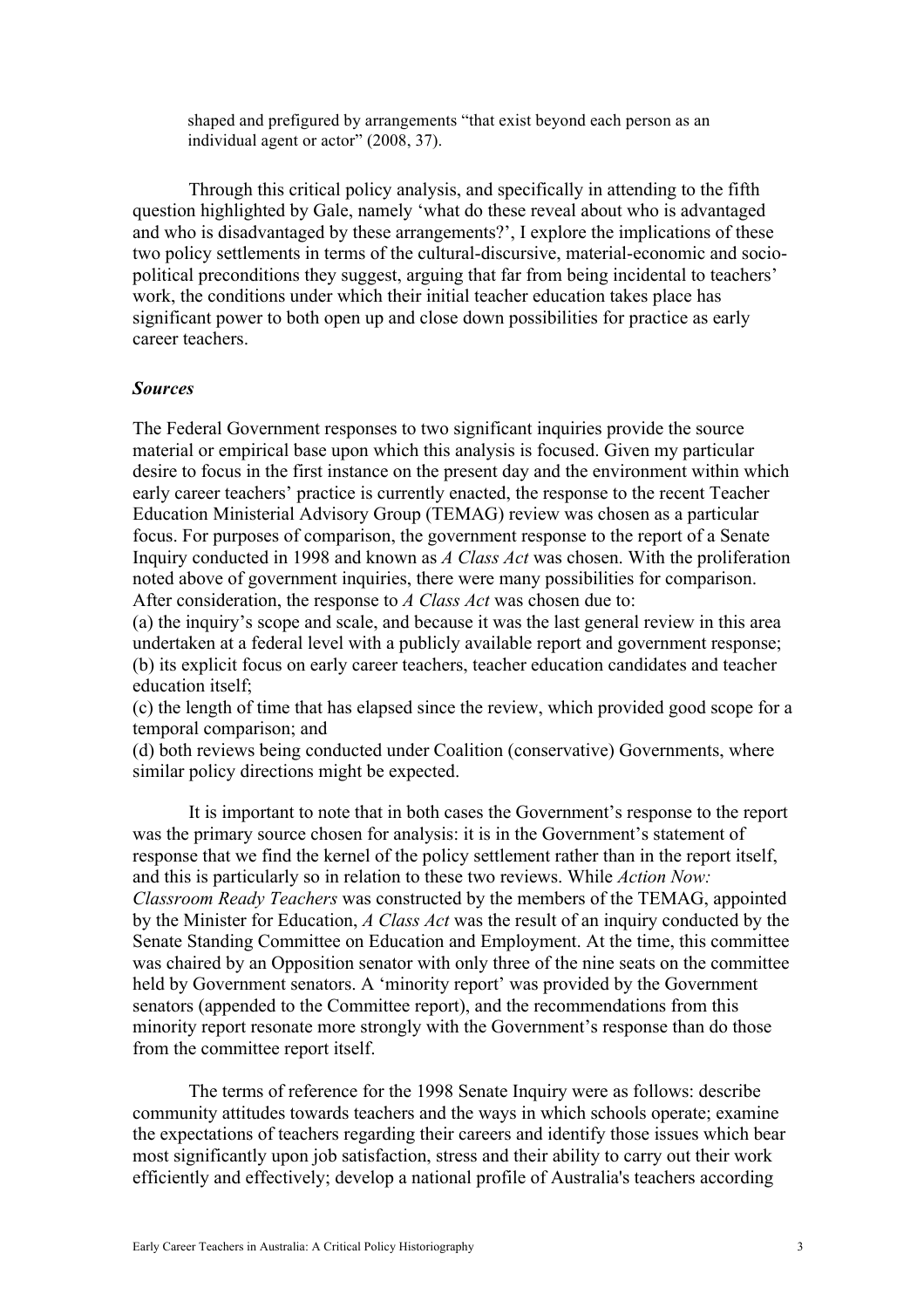to age, gender, qualifications, experience, salary levels and career history; assess the levels of supply and demand which should guide the workforce planning for teachers in the context of demographic and other changes affecting schools into the next century; examine the tertiary entrance levels of teacher trainees and the research literature on the quality of Australian teacher education programs, and identify those features which bear significantly upon the quality of classroom practice; describe best practice in the induction of newly-trained teachers into schools, and identify any significant shortcomings in induction or on-going professional development which require urgent attention (Commonwealth of Australia 1998, vi-vii).

Under the terms of reference for the 2014 TEMAG review, the committee was charged with providing advice to the Minister "on how teacher education programmes could be improved to better prepare new teachers with the practical skills needed for the classroom" (Craven et al. 2015, 57). The group was asked to use "an evidence based approach" to "identify common components regarded as world's best practice in teacher education", particularly in relation to pedagogical approaches, subject content and professional experience; to "consider the Accreditation of Initial Teacher Education Programs in Australia: Standards and Procedures and the Australian Professional Standards for Teachers, as potential mechanisms to give effect to its recommendations for improvement to teacher education, as appropriate"; and to "identify priorities for actions to improve teacher education and suitable implementation timeframes" (Craven et al. 2015). As part of their process, TEMAG was required to undertake public consultations with key stakeholders and invite written submissions from the public.

The scope of these terms of reference are clearly quite different, reflecting, of course, the purpose and particular focus of the reviews themselves. *A Class Act* resulted from a broad-scale review of the status of the teaching profession, while *Action Now* from a review of teacher education. While neither of these reviews focused solely on early career teachers, in both sets of terms of reference, recommendations and responses we find many references to beginning teachers, their experiences of teacher education and their experience on entering the profession. Furthermore, embedded in the explicit focus of each of the reports we find a particular perspective on what the government of the day identified as the primary 'problem' associated with teaching and education, constructed as a starting point for the review. In this we see a shift from the late 1990s, where the primary problem was identified as the status and consequently attractiveness of teaching as a profession, to the mid 2010s, where the problem is identified as initial teacher education. This fundamental shift frames the positioning of early career teachers in the policy texts to a great extent, as the discussion below will highlight.

The two policy documents were analysed using an approach that began with the research questions established at the outset of the paper, which were themselves informed by Carol Bacchi's 'What's the problem represented to be?' approach (Bacchi 2009). Both texts were subjected to four 'passes', and a list of codes emerged iteratively over the first three of these readings and were drawn into themes. The discussion that follows reports the analysis temporally, initially providing a portrait of the 2015 policy settlement, followed by a portrait of the 1998 settlement. Finally, the two timeframes are compared in the light of the research questions and their implications for teachers' work, using the lens of practice architectures.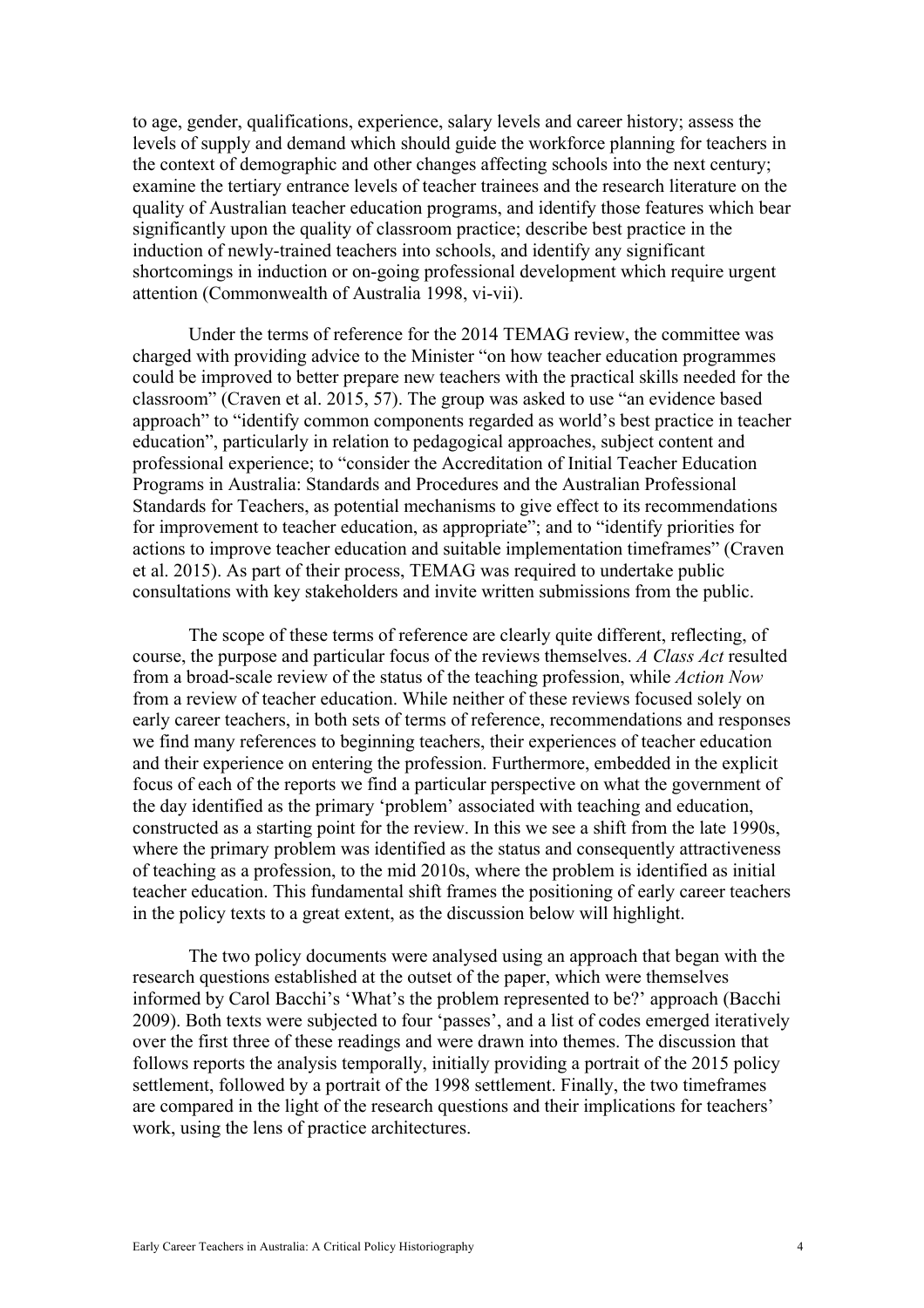## *Action Now***: The View from 2015**

The intention to conduct a national review of teacher education was initially flagged by the then Shadow Minister for Education, Christopher Pyne, in February 2013, seven months prior to the election that installed the Abbott Liberal Government. In an interview on ABC Radio National, Pyne responded to a question about the first education priority for the Coalition should they take government in the following way:

… the first thing we would do is address issues of teacher quality in our universities. The first thing we could do is to make sure that the training of our teachers at university is of world standard. … We would immediately instigate a very short term Ministerial advisory group to advise me on the best model for teaching in the world. How to bring out more practical teaching methods, based on more didactic teaching methods or more traditional methods rather than the child centred learning that has dominated the system for the last 20, 30 or 40 years, so teaching quality would be at my highest priority, followed by a robust curriculum, principal autonomy and more traditional pedagogy. So I want to make the education debate, move it on from this almost asinine debate about more money and make it about values because while money is important..., what we are teaching our children and how we are teaching them and *who is teaching them* is all much more important. (Kelly 2013, February 23)

Pyne thus identified the problematic nature of teacher education (and indeed, some of his preferred solutions) early on in the run-up to the election, and, true to his word, as Minister appointed the eight member TEMAG in February 2014. While the Terms of Reference for the review, laid out above, did not quite pre-empt the findings in the same way the Minister-to-be himself did in his damnation of 'child centred learning' and lauding of 'didactic teaching methods' and 'traditional pedagogy', they did indicate a strong focus on pedagogical approaches within teacher education programs, along with other elements such as subject content and professional experience. The Government response to the TEMAG report was published concurrently with the report itself, in the *Teacher Quality* section of the Department of Education and Training *Students First* website (Australian Government Department of Education and Training 2015b).

In the Government response to the TEMAG report, early career teachers are positioned as problematic on a number of fronts. In the first place, in both the report and the Government response document itself, teacher education is rendered a problem of crisis proportions which requires a comprehensive 'fix' on the part of the federal government. Beginning teachers are more or less collateral damage within this discourse – the poor quality of early career teachers is both a symptom of the poor quality of teacher education programs in Australia and a problem in itself. 'Bad' teachers are seen to enter the classroom unable to effectively teach and consequently contribute to the falling standards evident in Australian education. The government signals a belief that graduate teachers are generally poorly regarded by the Australian public through their call to "lift confidence in the preparation of all new teachers" (Australian Government Department of Education and Training 2015a, 5), such that through "swift and decisive action, the Government will seek to make a real difference to the training of our teachers and work to make sure the teaching profession *has the confidence and respect of the Australian community*" (2015a, 4, my emphasis). The policy settlement encapsulated in the government response to the TEMAG report positions early career teachers as subject to "varying levels of preparation" (4). They are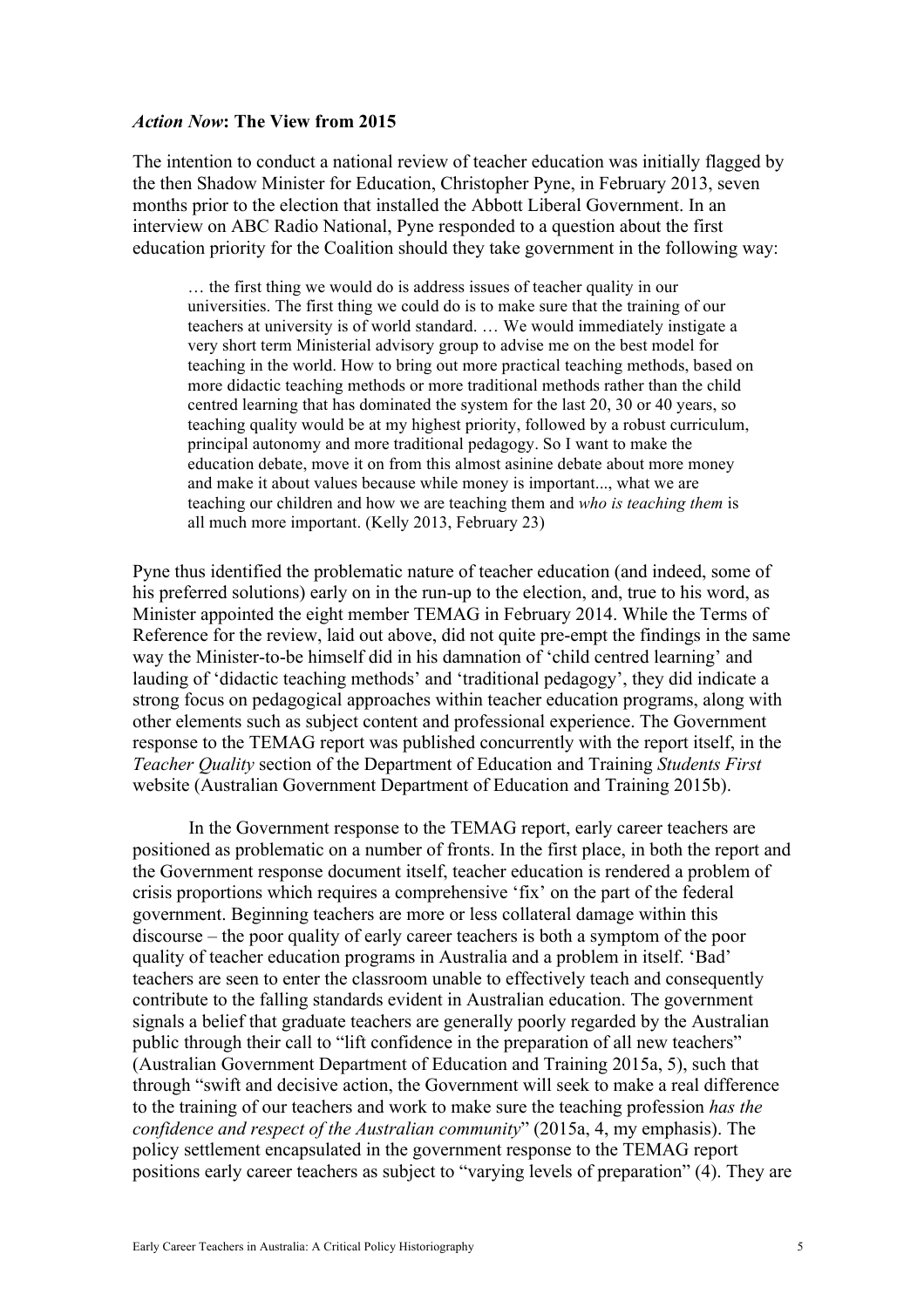said to be lacking in basic literacy and numeracy (4-5); 'the right' motivations for entering the profession (5); "the skills they need to make a positive impact on student learning" (5); and 'classroom readiness'.

Despite ongoing concerns on the part of Governments about the falling quality of initial teacher education students, reflected in declining ATAR<sup>i</sup> cut-offs across universities, the TEMAG report did not recommend that universities raise minimum entrance scores for teacher education courses. Instead, the recommendation, accepted by the Government, was for 'enhanced' selection processes for prospective teacher education students to be implemented:

The Government does not propose any single approach such as an Australian Tertiary Admission Rank (ATAR) cut-off for entry to teaching. It is acknowledged that some states are moving to identify specific academic requirements combined with the personal qualities necessary for teaching, as part of a focus on improving selection processes. The Government supports refined selection processes for entry to teaching. To ensure all universities are adopting a more sophisticated approach to selection, the Government will instruct AITSL to develop and set clear expectations of universities in making sure that those going into teaching have the right mix of academic and personal qualities that give them the best chance of becoming effective teachers. (Australian Government Department of Education and Training 2015a, 6)

This 'tightening up' of selection processes was said to be in response to "shortcomings in the way many universities currently select future teachers", which means that "significant time and money may therefore be invested in people who are not capable of providing the outcomes our school students deserve" (Australian Government Department of Education and Training 2015a, 6). While it might be construed therefore that that Government's observation is that beginning teachers incapable of adequately supporting student learning are a consequence of these 'shortcomings', no evidence of this is presented either in the TEMAG report or in the government's response. The policy solution offered, a process designed to presumably keep some prospective teachers out of teacher education, presupposes a problem that positions at least some current early career teachers as suffering from a deficit. This is also true of the Minister's announcement, reported in The Australian that "It is my expectation that teacher education students will be broadly in the top 30 per cent of the population in literacy and numeracy" (Hare and Bita 2015).

A call to remedy early career teachers' lack of specialised knowledge, again linked to their lack of capacity in the teaching of STEM (Science, Technology, Engineering and Mathematics) subjects where they are often reported as lacking in confidence, was endorsed by the Government. The need to give "greater emphasis to core subjects of literacy and numeracy" and place "a particular focus on phonics and phonemic awareness" (Australian Government Department of Education and Training 2015a, 8) within teacher education also reflects the positioning of graduate teachers as potentially lacking in the requisite knowledge and understanding required to teach effectively.

Finally, graduate teachers are positioned in the Government response to the TEMAG report as lacking in 'classroom readiness'. Indeed, the report title *Action Now: Classroom Ready Teachers* captures the primacy of this idea in the report, and this is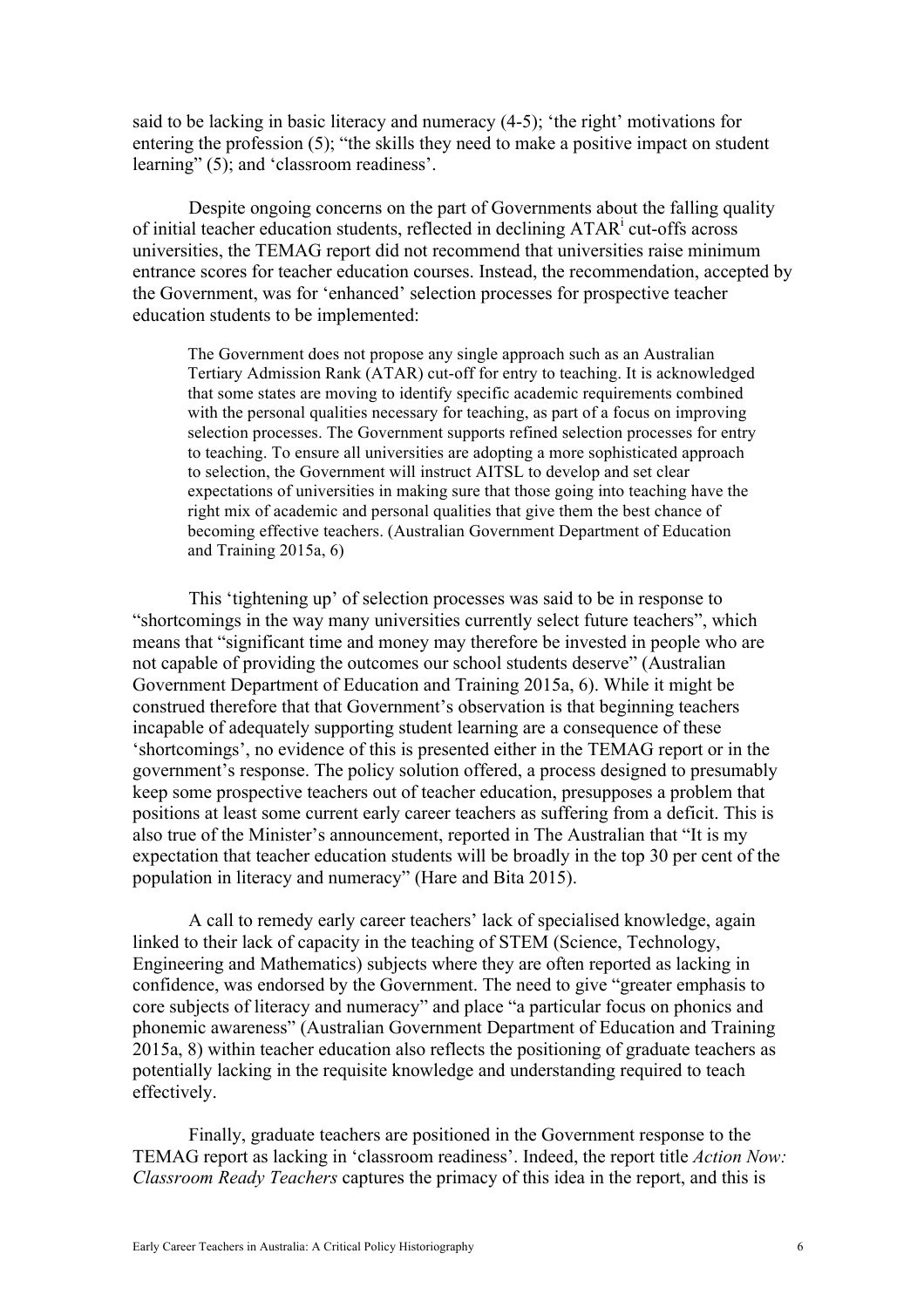strongly reflected in the Government response. It is worth noting that nowhere in either the report itself nor the government response is an attempt made to define the concept of 'classroom readiness'. The "gap between the knowledge and skills universities are preparing their teaching graduates with and those that are needed for new teachers to thrive in the classroom" (Australian Government Department of Education and Training 2015a, 8) reinforces a picture of initial teacher education removed from the realities of the classroom, making use of the age-old (and perhaps dangerous) dichotomy of classroom and 'ivory tower'.

Classroom readiness, according to the Government response to the TEMAG report "includes the ability for new teachers to effectively teach core subject areas, such as literacy, mathematics and science" (8). Along with a lack of definition of 'classroom readiness' is a lack of evidence in the debate that graduate teachers are in fact not 'classroom ready'. There is also an absence of a more nuanced discussion around the relationship of induction into the teaching profession beyond initial teacher education and its relationship to 'classroom readiness', despite the recognition of a need for "a nationally consistent approach to the induction and support of beginning teachers to make sure they reach their full potential once they enter the profession" (Australian Government Department of Education and Training 2015a, 8).

Despite the claims made in the Government response in relation to "enhancing excellent teaching in Australian schools to deliver a world class education for all our students" (10), graduate teachers are positioned as both vulnerable victims of substandard and spurious teacher education programs (that is, a consequence of the 'problem' constituted by initial teacher education) and a problem in and of themselves, requiring the steady hand of government to 'fix'. The graduate teachers of the future, beneficiaries of the 'enhancements' encompassed in the TEMAG recommendations, are implicitly contrasted with current pre-service and graduate teachers and necessarily found to be the superior and preferred versions of the species.

## *A Class Act***: The View from 1998/9**

As noted above, the Senate Inquiry that culminated in the publication of *A Class Act* was established as an inquiry into the status of the teaching profession. The inquiry was established in June 1996, three months after the election of the Howard Coalition (conservative) government, and the report was finalised in March 1998. The Government's response was not launched with the fanfare of the response to *Action Now*, but rather recorded in Hansard as a speech given by Senator Ian Campbell in November 1999 (Commonwealth of Australia Senate 1999, 11054-11066).

The Government response to *A Class Act* is strongly imbued with the notion that states and territories need to take increasing responsibility for the funding, image and effectiveness of education and teaching within their jurisdictions. It is salient to note here that by the time of the Government response to the senate inquiry, four of seven states and territories were held by Labor Governments, including the three most populous states of New South Wales, Queensland and Victoria (the latter two states having newly elected Labor governments in 1998 and 1999 respectively). The recommendations from the inquiry largely encouraged the Federal Government to establish national structures and processes for the development of teaching standards,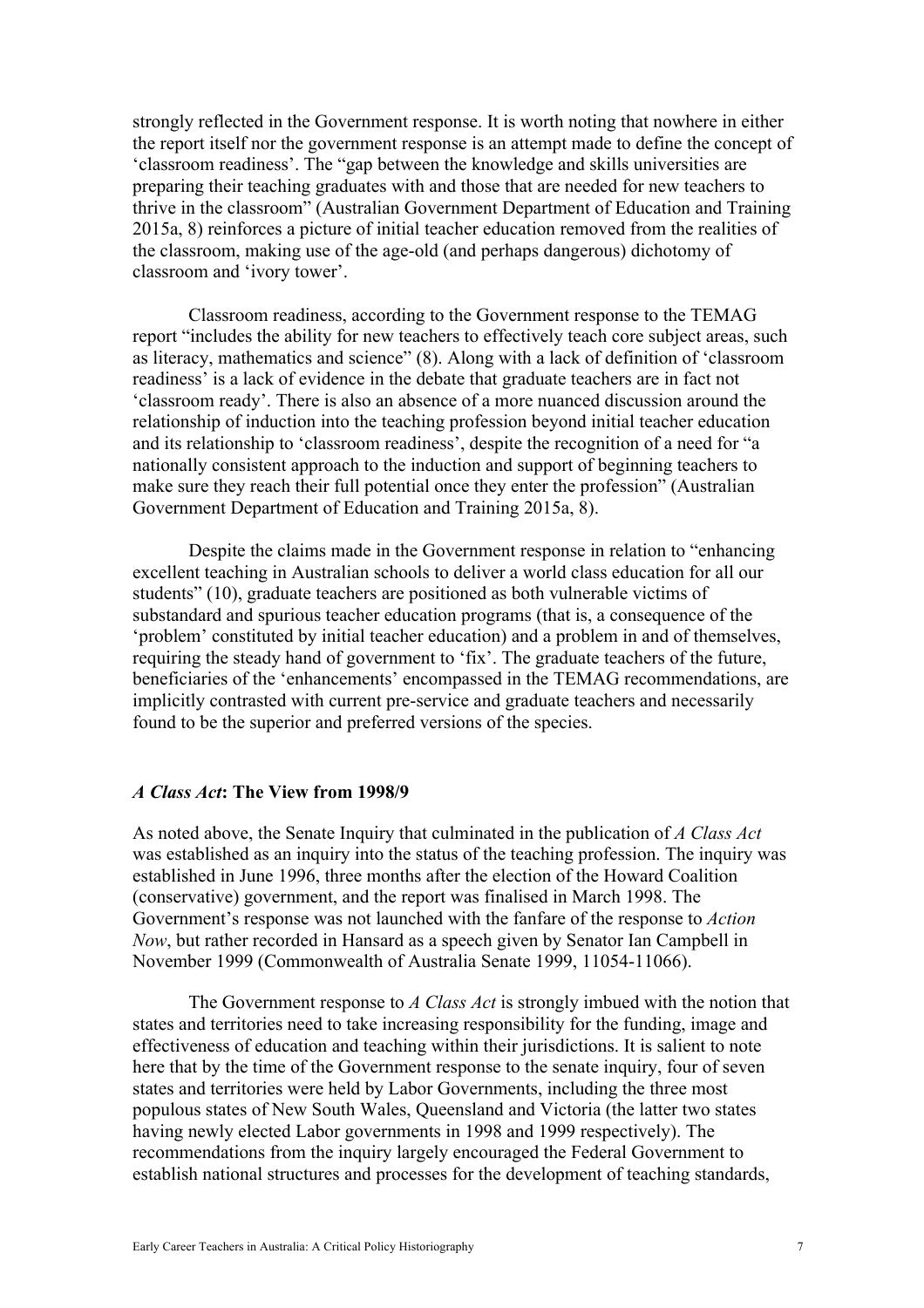registration and accreditation of teachers and accreditation of initial teacher education programs. The Government's response (and Government Senators' minority report), however, dissented from this view, agreeing largely with the suggested directions but placing the responsibility for action onto MCEETYA, the *Ministerial Council for Education, Employment, Training and Youth Affairs*, comprised of the Ministers responsible for education and related areas in each of the six states and two territories.

In contrast to the Government's response to the TEMAG report (and the report itself), there is an absence of a sense of 'crisis' around early career teachers and teacher education itself in the Government response to *A Class Act*. Only three of the 19 recommendations of the report relate to pre-service or early career teachers, and in each of these cases the Government response clearly and calmly refers the issues raised back to state and territory governments, at the same time raising questions about the validity and desirability of 'national consistency' in relation to teacher education and teacher accreditation.

First, in relation to a recommendation regarding national standards for accreditation of initial teacher education programs:

While the Commonwealth Government agrees that a degree of national consistency in initial teacher education is desirable, it also acknowledges the requirement for initial teacher education to *address the needs of teacher employers in the States and Territories*. (Commonwealth of Australia Senate 1999, 11056, my emphasis)

Next, in relation to a recommendation regarding the establishment of a National Teacher Education Network to model 'best practice' in the development and 'delivery' of teacher education, either by the Commonwealth Government (in the case of the committee report) or by MCEETYA (in the case of the minority report):

The Commonwealth Government agrees with the sentiment in the Government Senators' recommendation that MCEETYA is the appropriate body to consider the development and delivery of initial teacher education and notes that MCEETYA proposes to establish a Taskforce to inquire into the skills base and qualifications of teachers graduating from university education faculties to establish whether the needs of employers are being met currently and for the future. *The Commonwealth Government does not consider that encouraging MCEETYA to undertake other measures relating to teacher education would be productive.* (Commonwealth of Australia Senate 1999, 11063, my emphasis)

Finally, in relation to the proposal that a suggested structure and national guidelines for induction programs be developed, again either on a national basis or via MCEETYA:

The responsibilities and employment conditions of newly graduated teachers are a matter for teacher employers. As the States and Territories are the major employers of new teachers, the Commonwealth Minister will refer the recommendations to MCEETYA. However, the Commonwealth Government is concerned that *a single structure for induction programmes may not meet the needs of all new teachers and may restrict the flexibility of schools in addressing those needs*. (Commonwealth of Australia Senate 1999, 11064, my emphasis)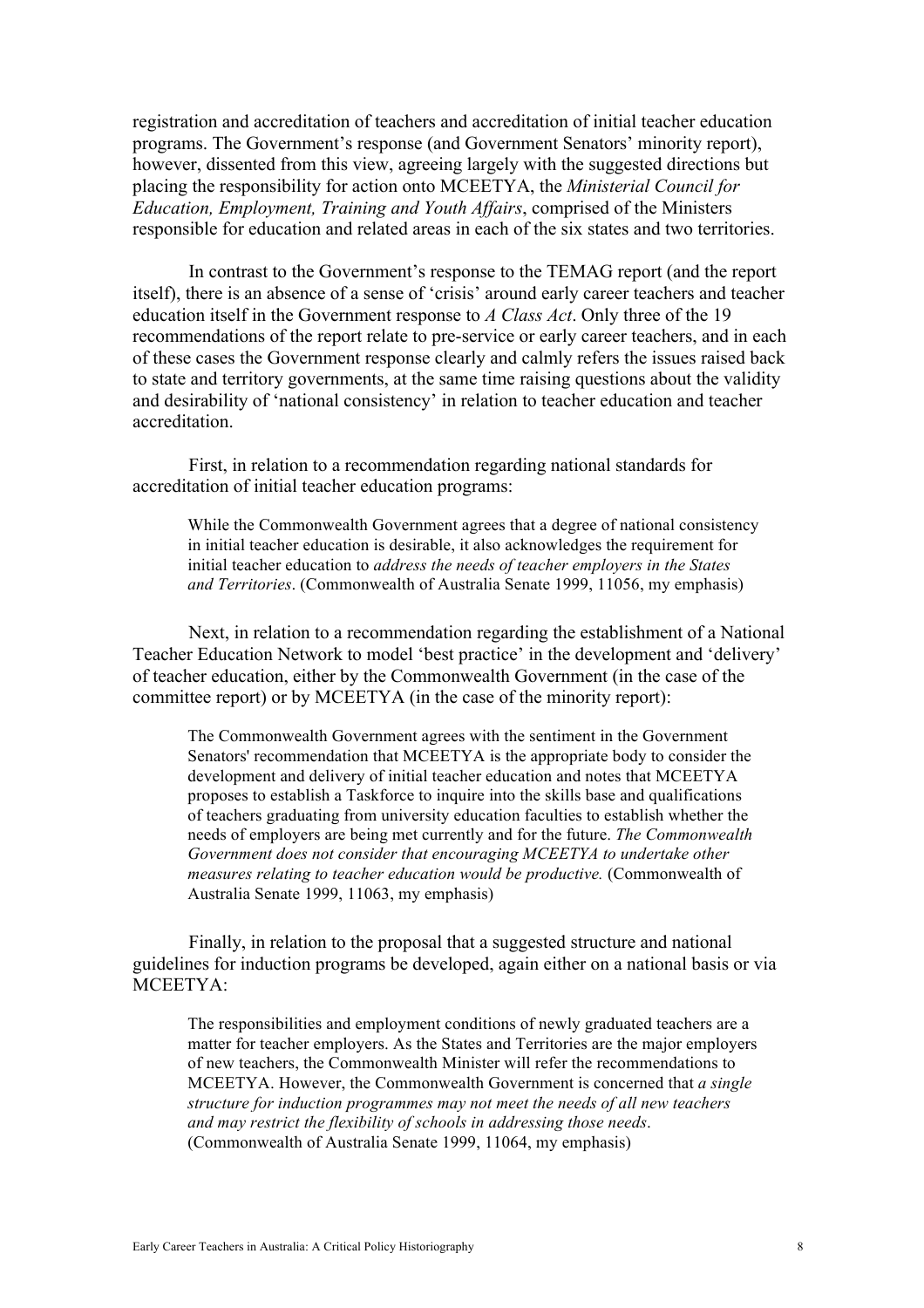The recurring theme of the Government response to *A Class Act* is very much caution around the national regulation of teacher education and teaching practice, with the Government repeatedly warning against national consistency and, interestingly, raising questions around whether teacher registration/accreditation processes would in fact support the goal of raising the status of the teaching profession. The establishment of a code of high professional standards (as opposed to minimum requirements) is seen to be the responsibility of the profession rather than of an external regulator:

There is a difference between a system of registration of teachers, which would be a recognition that a person has met the minimum standards required for employment, and the code of high professional standards required to raise professional status which, as the report indicates, is the responsibility of the profession itself. The Government is not persuaded that the evidence provided demonstrates a connection between teacher registration and teacher professionalism. (Commonwealth of Australia Senate 1999, 11056)

Finally, the 'classroom readiness' that emerges as a strong theme in the response to *Action Now* is all but absent in the response to *A Class Act*. In foregrounding its discussion of induction to the profession, the authors of *A Class Act* make the following point, which remains undisputed in the Government's response to the report:

It is generally acknowledged by all those involved – university educators, practising teachers, education departments and beginning teachers themselves – that no pre-service training can fully prepare new teachers to perform at their full capacity from their first day at work. This is not a reflection on the quality of new teachers nor on the standard of pre-service training. It is a recognition of the complexity of teaching and of the large number of variables (such as type of school, socio-economic and cultural background of students, school 'ethos', extent of support from colleagues and principal etc) affecting a teacher's performance. This being the case, induction programs have a vital role in ensuring a smooth transition for beginning teachers from university trainees to competent practitioners. (Commonwealth of Australia 1998, 204, my emphasis)

We thus see, in the 1998/9 policy settlement a greater tolerance for both ambiguity and variability than can be seen in the 2015 settlement, a greater understanding of education as a complex, contextualised undertaking.

## **Shifting Emphases**

This paper began with three inquiry questions around which the policy texts were interrogated. The analysis presented above has addressed the first and second of these, namely how early career teachers were positioned in public discourse through these texts, and what solutions were posed to the problems associated with early career teachers. In this concluding section, I offer some observations around the final question, related to how (and why) the constitution of both 'problem' and 'solution' has shifted and changed since the late 1990s, and explore the implications of this in terms of the 'practice architectures' represented in these policy settlements. In each case, the 'how' and 'why' are intricately and deeply interwoven, and in particular, the 'whys' point not only to shifts in the positioning of early career teachers in public discourse, but indeed the changing ways in which education, and particularly school education, has been positioned in public discourse over the same period of time.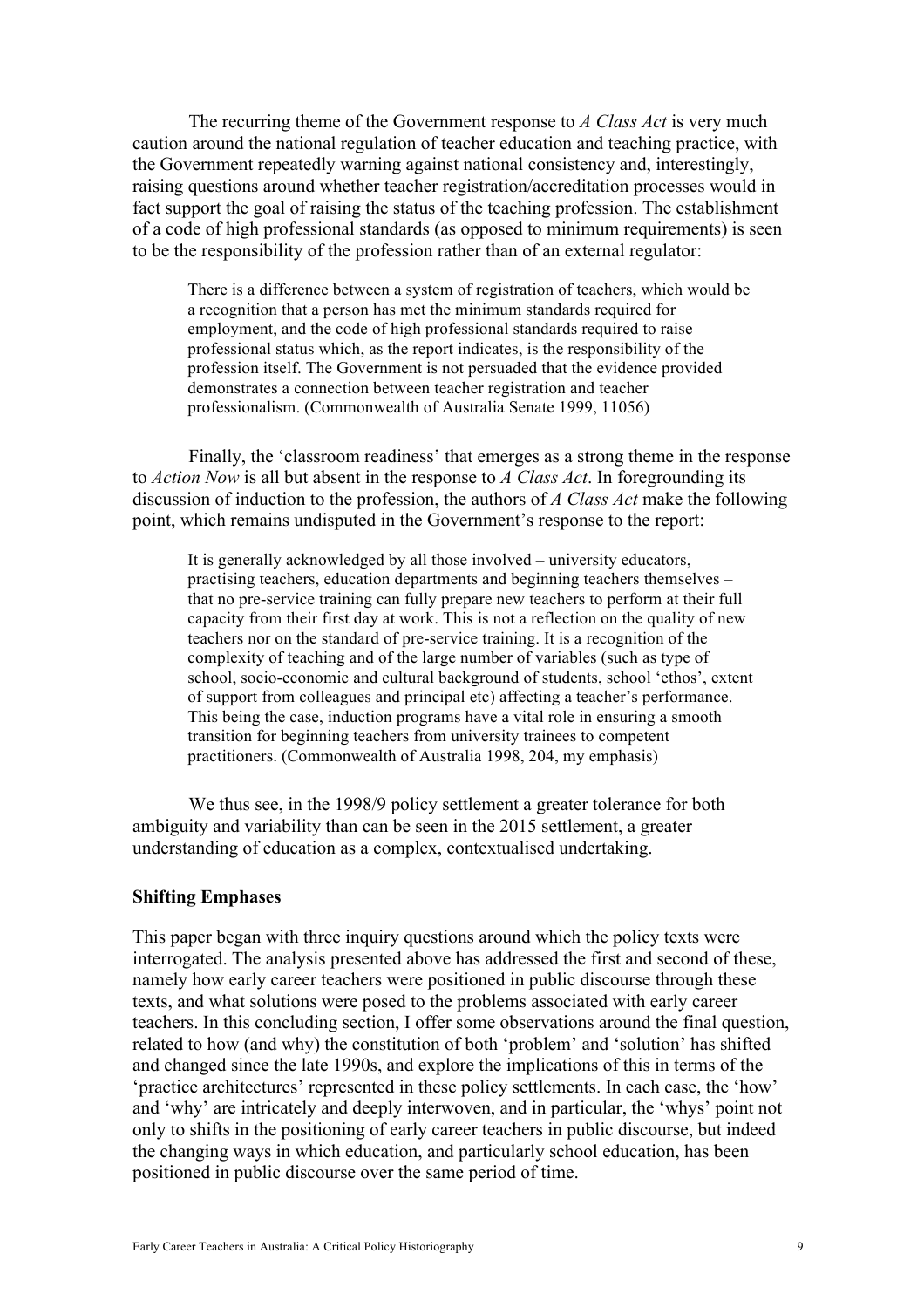In the response to *A Class Act* (and the report itself), the low morale of the teaching profession, deeply connected to the poor status of teaching, was constituted as the primary problem. Connected to this, and both symptomatic of and consequential to the problem of low status, was the problem of a pending teacher shortage. Early career teachers were largely positioned as one of a number of solutions to this problem. Other solutions included raising the salary level of beginning teachers and more experienced teachers, reshaping working conditions to avoid early career teachers being placed on short term contracts, and the introduction of other measures designed to improve the attractiveness of teaching as an option for the 'best and brightest'. Some of the discussion centred around the possibility of lifting selection scores for prospective teacher education students, but importantly, and in stark contrast to the response to *Action Now*, the logic employed here was that a rise in the university entrance level would attract the 'best and brightest' to teaching through making teacher education courses appear more desirable rather than a recognition that current teacher education students and early career teachers are lacking in ability. Teacher education and teacher educators (as represented mainly by the Deans of Education) were seen as contributing to possible solutions rather than constituting a problem in themselves, and in this too we see a contrast with the response to *Action Now*.

By 2015, the wellbeing of the status of the teaching profession is taken as a 'given', bolstered presumably by 15 years of reform based on standards and accountability. Teacher education itself (and by association, teacher educators) is positioned as a primary problem, neither deserving of public trust nor capable of overseeing a curriculum that will ensure the quality of its graduates, particularly in relation to the essential skills of literacy and numeracy. Beginning teachers are positioned as both a by-product of the problem of teacher education and a problem in and of themselves. Policy solutions such as literacy and numeracy tests for graduate teachers speak to the lack of basic skills that recent graduates are perceived to hold and the need to ensure that these problems do not proliferate, through keeping 'bad teachers' out of the classroom. A revision of selection criteria for initial teacher education students – whether focused on ATAR cutoff scores or on other criteria – is now aimed at keeping inappropriate candidates out of the profession rather than raising the status of the profession itself. The possibility of raising minimum ATAR scores now constitutes a solution to a different problem to that of the late 1990s, that of inappropriate teaching candidates who systematically undermine student achievement, contributing along the way to Australia's declining performance on international testing.

Framing and indeed underpinning these shifts over the years between 1998 and 2015 are a range of educational reforms, some of which were already gathering momentum in 1998 and some of which are more recent inventions or adoptions. While we might see their origins in the policy directions of the late 1980s (Kenway 1990, Lingard, O'Brien, and Knight 1993), the rise of cultures of audit, standardisation and accountability in Australian education has occurred slowly but deliberately over this timeframe, and indeed many of the international policy trajectories that have impacted upon and shaped Australian education in this period have emerged with practical implications for schooling only in the years post-1998.

A strong shift from a sense of state and territory responsibiliuty for reform in 1998/99 to an equally strong sense of federal responsibility in the 2014/15 policy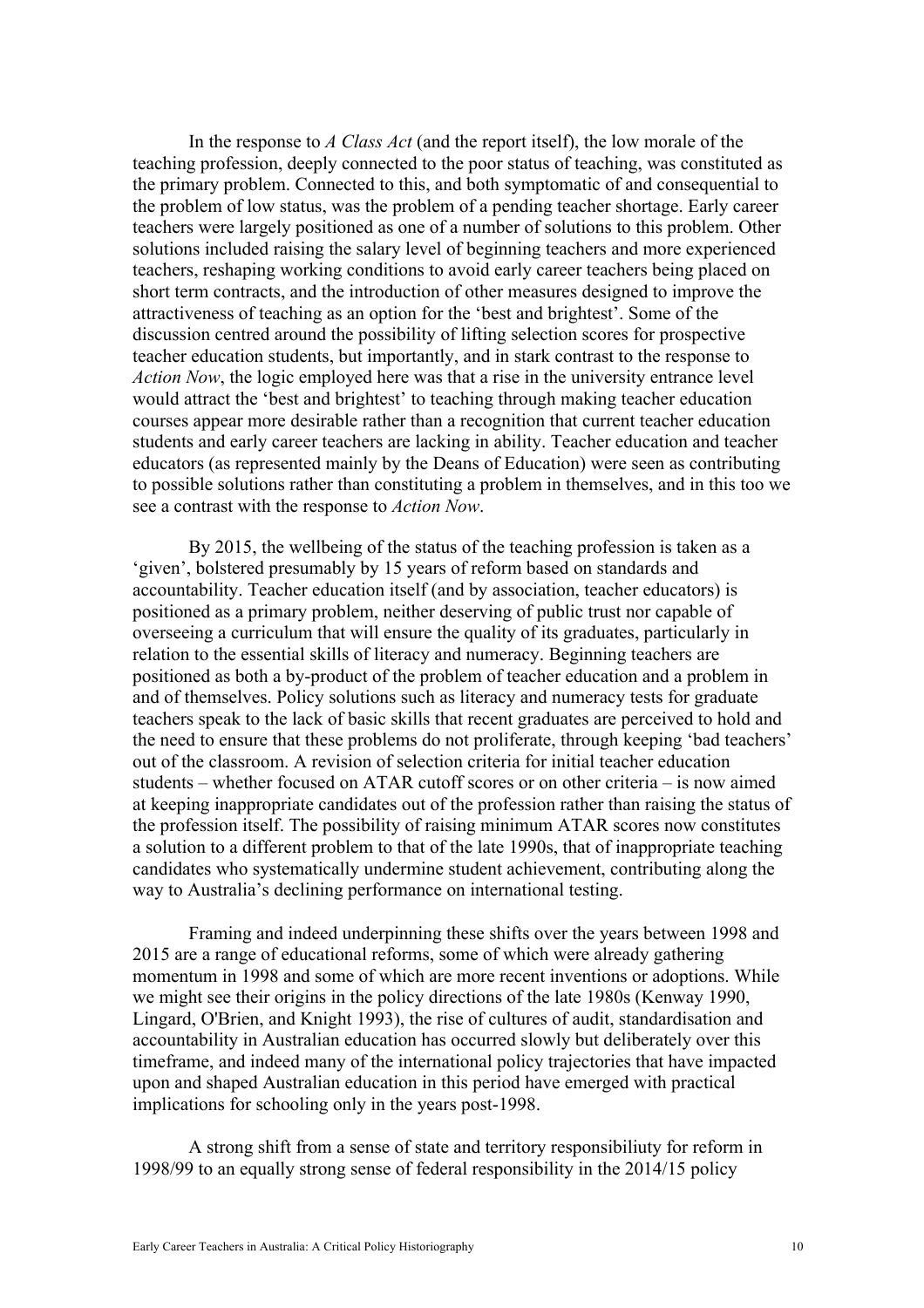settlement is evident. In exploring the two policy settlements side by side, we see the crystallisation of what Lingard (1991) termed "the new corporate federalism", which might be seen to have begun in earnest in 1988 with the publication of *Strengthening Australia's Schools: A Consideration of the Focus and Content of Schooling* by the Labor Minister for Education (Dawkins 1988), a manifesto calling for a national approach to schooling out of which grew initial attempts at a national curriculum, for example. While conventional wisdom holds that corporate federalism has steadily grown in relation to Australian education since the years of the Hawke Labor Government (1983-1991), and the 1998/99 settlement was not entirely devoid of this, federalism is far less strongly present in the Government response to *A Class Act* than in either *Strengthening Our Schools* or the response to *Action Now: Classroom Ready Teachers*. As Lingard argued in 2010, in the key developments within the national field of education over this period we see

…the emergence of a national system of schooling…as part of the reconstitution of the nation in the face of globalization and related economisation of education policy. This is the case despite Australia's federal political structure with the States holding the ostensible Constitutional responsibility for schooling" (129).

Despite a pre-election commitment to scale back the previous Gillard/Rudd Government's federal 'command and control' approach to schooling (Kenny 2013, August 5), federalism appears to be just as present in the 2015 settlement as it was under the previous Labor Government's 'education revolution'. Furthermore, a more coercive form of federalism (Brennan 2011, Brennan and Willis 2008) is evident in the 2015 policy settlement, reflected particularly in the expansion of the remit of AITSL embedded in the response to the TEMAG report.

Historically, between the publication of *A Class Act* and *Action Now*, the reforms recommended by the (Labor-led) Senate Inquiry of 1998, which were largely referred to the states and territories through MCEETYA by the Howard Government, were subsequently actioned with varying levels of vigour on the part of state and territory governments. By the mid 2000s, all states and territories had established teacher registration/accreditation bodies and developed professional standards linked to accreditation (Campbell and Proctor 2014). With the election of the Rudd Labor Government in 2007, many of the reforms recommended in *A Class Act* were either introduced or reconfigured on a national scale under the banner of the 'Education Revolution' (Commonwealth of Australia 2008), a move congruent with Brennan and Willis' (2008) argument that a more authoriarian form of federalism was at work in Australian education policy in this period.

Underpinning the shifts in the positioning of early career teachers and teacher education are two key issues. One relates to the shifting attitude toward 'consistency' evident in the two policy texts. As noted above, the Government response to *A Class Act* maintains the importance of local state and territory articulations of a range of issues including teacher registration, professional standards and professional development. Indeed, a reluctance to mandate the standardization of practices on a national scale is very much a theme of this document, despite the distance already travelled toward standardisation of practice and teacher accountability in Australian education by that point. By the advent of the Government response to *Action Now*, national quality and consistency of practice was cast as a key Federal Government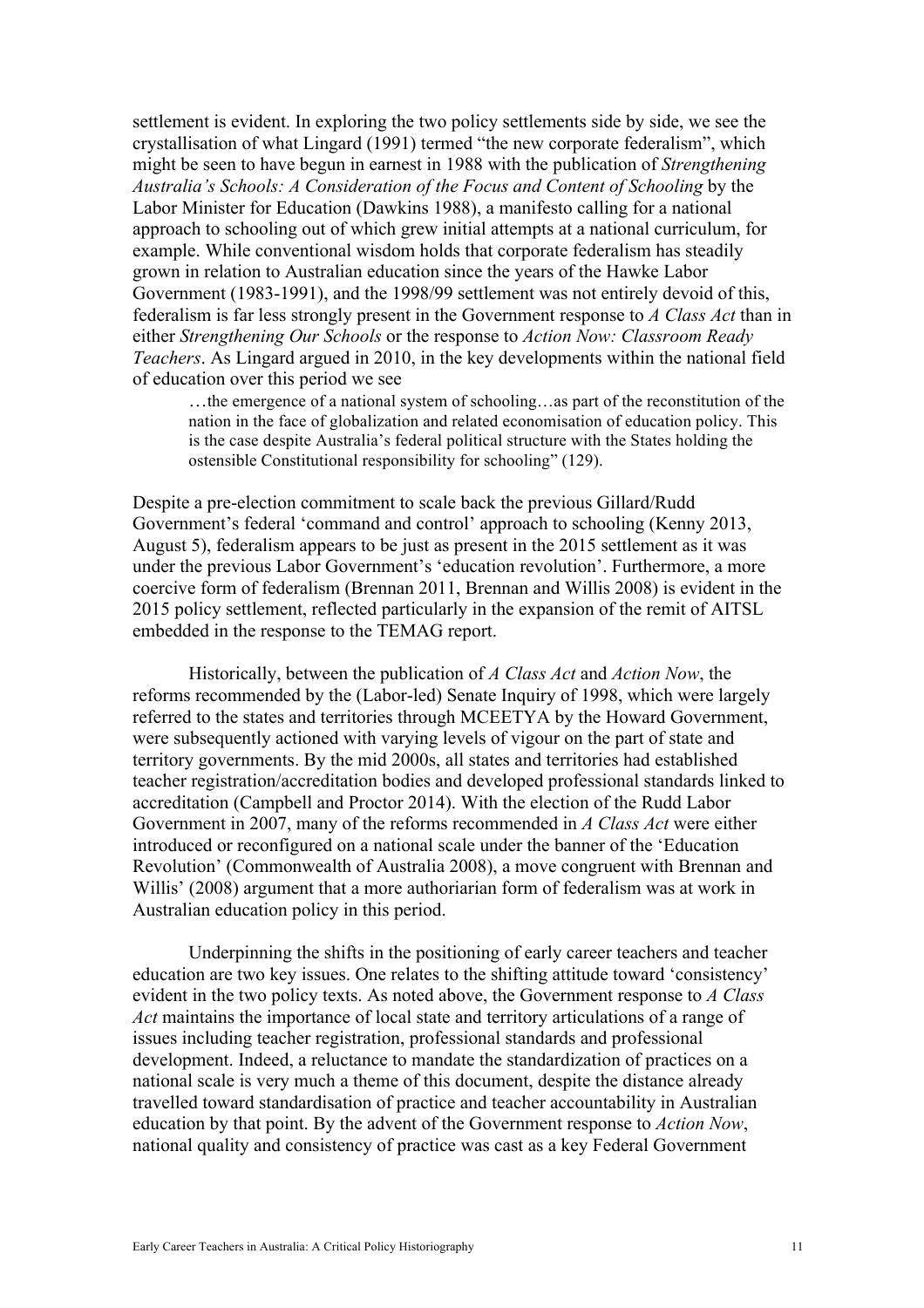responsibility (Australian Government Department of Education and Training 2015a, 3), with no hint of the validity or importance of 'local tailoring' evident in 1998/99.

Secondly, we see in the response to *Action Now* a reflection of the growth in the discourse of 'teacher quality' over the previous two decades. Indeed, the TEMAG review itself is conceptualized as a central tenet of the Government's 'teacher quality' initiative (along with the implementation of Direct Instruction and Explicit Instruction in remote primary schools and enhancements to the Teach for Australia program). Linked to the theme of 'consistency' through a similar valuing of standardised practice in the search for teacher quality, this discourse draws upon what Peter Taubman has categorized as:

...the rhetoric of blame and fear and the promulgation of heroic narratives of exemplary teachers, which, coupled with the wide-spread use of tests, render teachers and teacher educators susceptible to the language of policy and the lure of business practices and make possible teachers' psychic investment in various aspects of the transformation. (Taubman 2009, 12-13)

The discourse of teacher quality also resonates with that of 'teacher centrality', linked to the widespread and oft-quoted notion that "'teacher quality' is the single most important school variable influencing student achievement" (Organisation for Economic Cooperation and Development 2005, 26). Larsen argues that:

…both the historical and contemporary discourses of the centrality of the teacher…were preceded by a discourse of blame and derision about teachers. This blame/derision discourse arose in key periods of socio-economic, political and cultural change... Through these dual discourses (the discourse of blame/derision and the discourse of the centrality of the teacher), teachers have been constructed as being deficient and simultaneously shouldered with the responsibility of fixing societal and school problems. (Larsen 2010, 208)

Larsen's point is that while teachers are clearly important, the discursive effects of teacher centrality can be far-reaching and damaging to teachers and education more broadly.

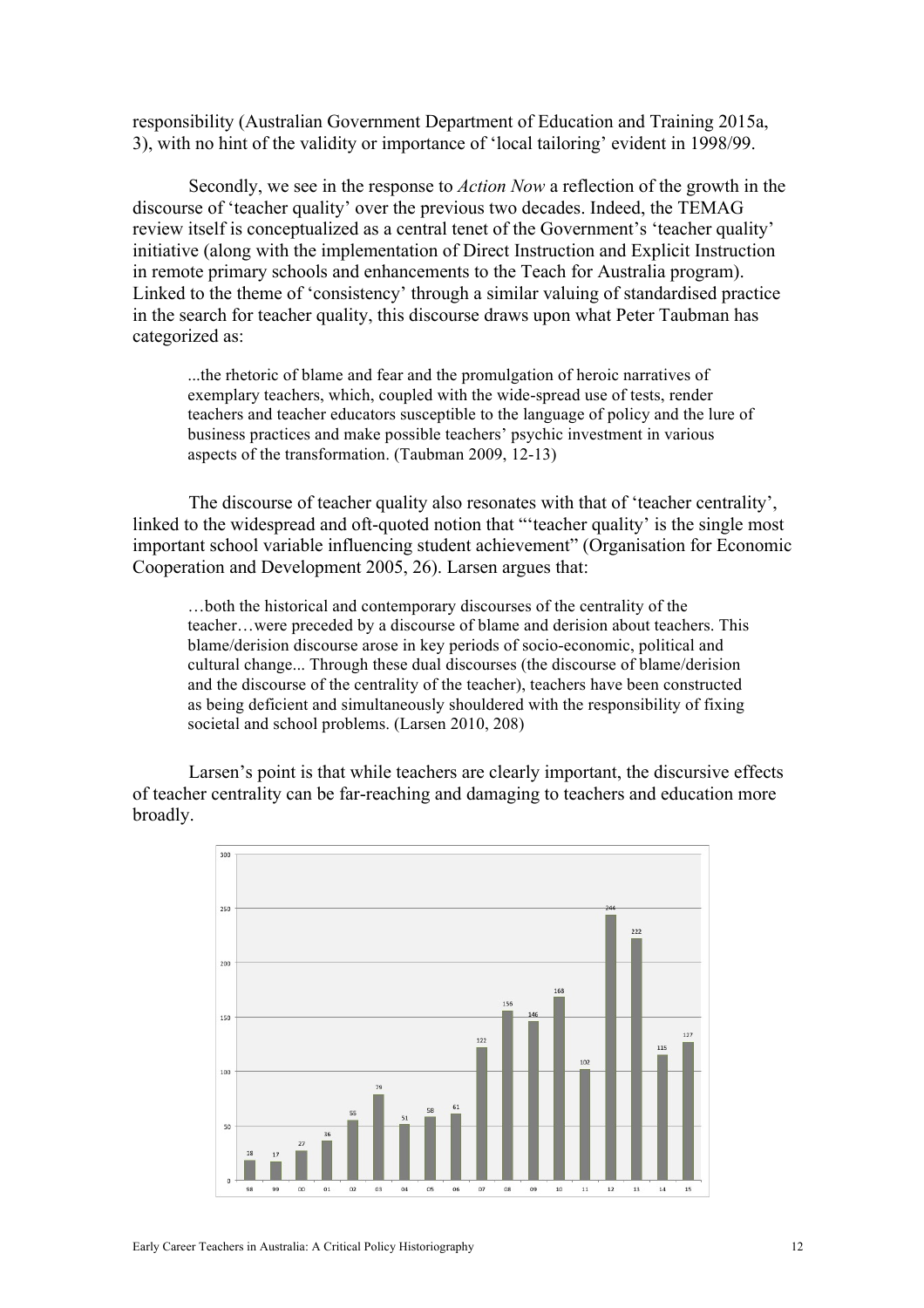#### **Figure 1**

Although an admittedly crude measure, a Factiva search for the terms "teacher quality" and (the related but not identical) "teaching quality" in Australian national and capital city daily newspapers over the period from 1998 to 2015 is illustrative of the growth in this discourse over this timeframe, particularly since around the time of the launch of the newly elected Rudd Government's 'education revolution' in 2007 (see Figure 1 above), peaking around the time of the Gillard Government's 'National Plan for School Improvement' of 2012/13.

Essentially, this points to a phenomenon whereby teachers' work and practice has increasingly been subject to public discussion and debate over this period of time, and we see this in the ongoing discussion of the quality or otherwise of in-service and graduate teachers, which was largely absent from the response to *A Class Act*.

## **Conclusion: Shifting Emphases, Shifting Architectures**

These shifts suggest not only a shift in the way that education is 'thought about' in the public space, but also a shift in the way that teachers' work is framed and supported, with attendant implications for early career teachers and the teaching profession. Resonating with Ball's notion of first and second order policy effects (Ball 2015, 1993), the practice architectures implied and supported by these two policy settlements suggest very different preconditions of practice for teachers. In this final section I very briefly explore these implications. The theory of practice architectures holds that "people's individual and collective participation in practices is prefigured and shaped by the practice architectures characteristic of the practice, that is the culturaldiscursive, material-economic and social-political arrangements present in or brought to a site" (Kemmis, et. al, 2014, pp.32-33, emphasis in original). Practice architectures thus enable and constrain what Bourdieu (1990) named as the 'logic of practice' at work within a particular field or 'site'. Kemmis and colleagues refer to the cultural-discursive arrangements as those that enable and/or constrain the language and discourses about practice; the material-economic arrangements as those that enable and/or constrain the particular activities inherent in practice; and social-political arrangements as those that enable and/or constrain "how people relate in a practice to other people and to nonhuman objects" (Mahon et al. 2017, 10). Education policy holds the capacity to impact practice architectures across all three of these domains. I recognise that the capacity for arrangements to enable and constrain practice are largely contextual and locally mitigated – my suggestion is not that all practice in all contexts is constructed identically, rather that the two policy settlements suggest a preferred set of arrangements that to a greater or lesser degree may be adopted in different educational contexts. In other words, different possibilities for practice are suggested by the two policy settlements, and embedded in these possibilities are significant implications for the teaching profession.

The varying cultural-discursive arrangements suggested by the two policy settlements have largely been the focus of this paper. Kemmis et. al. note that these cultural-discursive arrangements "constrain… what language or specialist discourse is appropriate for describing, interpreting and justifying the practice" (Kemmis et al. 2014). A significant identifiable shift in the cultural-discursive arrangements between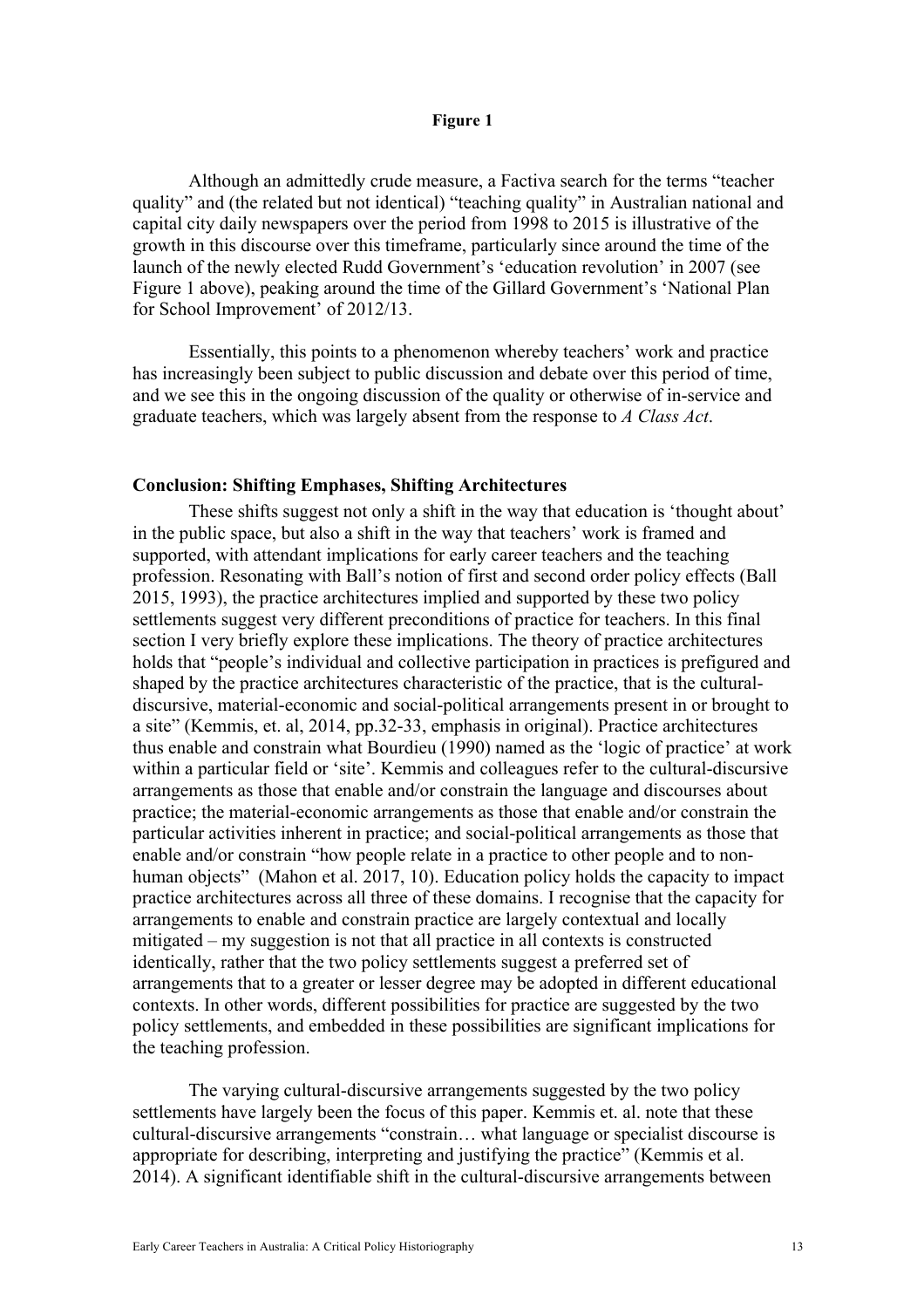1998/99 and 2014/15 relates to the movement from the problem of 'status' (said to be attributable to complex external factors) to the problem of 'quality', constructed as attributable to teacher education and pre-service/early career teachers themselves. The strength of these discourses of 'teacher quality' holds implications not only in terms of performativity (Ball 2003), but also in terms of the discursive recasting, through the embrace of largely hollow teaching standards, of the very image of the 'good teacher' (Connell 2009, Moore 2004). Furthermore, the question of 'impact', of both early career/pre-service teachers and teacher education programs, suggests the opening of new discursive spaces and accountabilities and new opportunities for audit of teachers' work.

The material-economic arrangements that frame practice on a national scale have been largely redrawn since 1998/99, as highlighted in the discussion above of the rise of teaching/teacher standards, and further by the introduction of national standardised testing and reporting, and the increased marketization of school education that has taken place (Connell 2013a, b). This recasting has seen both budgetary and other priorities shift, impacting on the shape of teachers' work. Teacher professional learning and development has become increasingly tied to the agendas of standards and accountability, counted and quantified in hours and linked increasingly to improving student performance on standardised tests and other limited measures. Furthermore, the privileging of 'traditional' pedagogies, encapsulated in the notions of direct and explicit instruction has played a part in this reconfiguring, and will continue to do so as the recommendations from the TEMAG report are implemented through initial teacher education. The preference for "more practical teaching methods, based on more didactic teaching methods or more traditional methods rather than the child centred learning that has dominated the system for the last 20, 30 or 40 years" (Kelly 2013, February 23) strongly signals an intention in this arena that has not yet played out, and this intention will no doubt come with attendant opportunity cost related to the material-economic arrangements that impact teachers' work.

Finally, the socio-political arrangements, the "resources that make possible the relationships between people and non-human objects that occur in the practice" (Kemmis et al. 2014, 32) suggested in the 2014/15 policy settlement are framed by notions of competition and a notable lack of trust in both people and processes previously regarded as trustworthy. The growing suspicion of pre-service and early career teachers' motivations and capabilities for practice, and also of those of teacher educators evident in the response to *Action Now* suggest a decrease in the level of trust extended toward educators and a concomitant greater desire to constrain and standardize practice. The opening up of new accountabilities framed by a desire to 'lock down' practice, manifest in the privileging of explicit instruction and these "more didactic teaching methods" has implications for the quality and shape of relationships at the heart of educational practice. Here the implications might be the impoverishment of collegial and/or teacher-student relationships, through the privileging of 'consistency' and standardisation. Additionally, as Savage and Lingard have noted, the recent reconstitution of the AITSL Board, as of 2016 such that all 11 Directors are appointed by the Minister for Education (as opposed to 14 of 17 Directors being appointed by state and territory governments, sectors, peak bodies and unions, as was previously the case) is emblematic of an "emerging democratic deficit in national policymaking processes" (Forthcoming, p.20). Furthermore, it is representative of both the diminished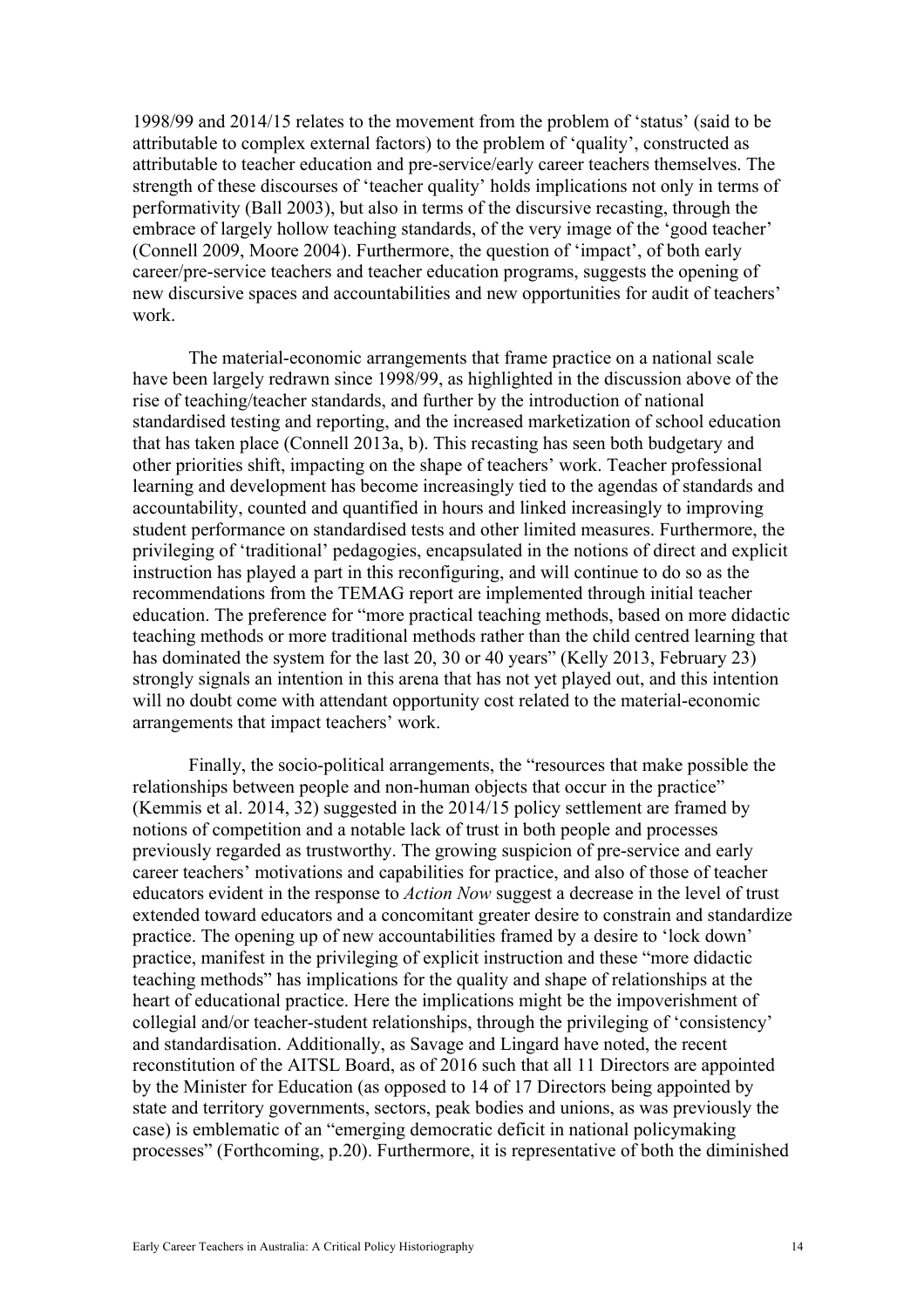trust in the teaching profession and the shifting socio-political arrangements governing teachers' work under this new policy settlement.

Essentially, the nuances of particular policy settlements hold the capacity to shape the architectures of teachers' practices for better or worse, dependent on the multiple contexts within which their practice is enacted. Practice is always mitigated by multiple factors related to teachers themselves and the schools, sectors and systems within which it occurs, but it seems that across these three domains, the positioning of early career teachers implicit in the 2014/15 policy settlement is likely to contribute to the further entrenching of regimes of audit, standards and accountability, and the further strengthening of the national education agenda. For example, as initial teacher education providers grapple with 'evidence of impact' of their programs for the enhanced accreditation processes implemented post-TEMAG, we are already witnessing increased opportunities for and manifestations of audit, which have the capacity to shape preservice and early career teachers' practice. What remains to be seen is how far and in what ways practice will be curtailed and diminished as a consequence of the current policy settlement and how this will play out in diverse educational contexts for teachers and students, the ultimate 'consequential stakeholders' in education policy.

## **Acknowledgements**

The author would like to thank the anonymous reviewers for their close reading and highly constructive feedback, and also to acknowledge Bob Lingard, Meghan Stacey, Debra Talbot and Matthew AM Thomas for their helpful comments on earlier drafts of this paper.

## **Notes on Contributor**

Nicole Mockler is a Senior Lecturer in the Faculty of Education and Social Work at the University of Sydney. Her research focuses on education policy and politics, particularly as they relate to teachers' work.

#### **References**

- Australian Government Department of Education and Training. 2015a. Action Now: Classroom Ready Teachers Australian Government Response. Canberra: Department of Education and Training.
- Australian Government Department of Education and Training. 2015b. "Students First." Commonwealth of Australia, accessed 1 July.
- Bacchi, C. 2000. "Policy as Discourse: what does it mean? where does it get us?" *Discourse: Studies in the cultural politics of education* 21 (1):45-57.
- Bacchi, C. 2009. *Analysing Policy: What's the problem represented to be?* Frenchs Forest, NSW: Pearson.
- Ball, S. 1993. "What is Policy? Texts, Trajectories and Toolboxes." *Discourse: Studies in the Cultural Politics of Education* 13 (2):10-17.
- Ball, S. 2003. "The teacher's soul and the terrors of performativity." *Journal of education policy* 18 (2):215-228.
- Ball, S. 2015. "What is policy? 21 years later: reflections on the possibilities of policy research." *Discourse: Studies in the Cultural Politics of Education* 36 (3):306- 313. doi: 10.1080/01596306.2015.1015279.

Bourdieu, P. 1990. *The Logic of Practice*. Cambridge: Polity Press.

Brennan, M. 2011. "National curriculum: A political-educational tangle." *Australian Journal of Education* 55 (3):259-280.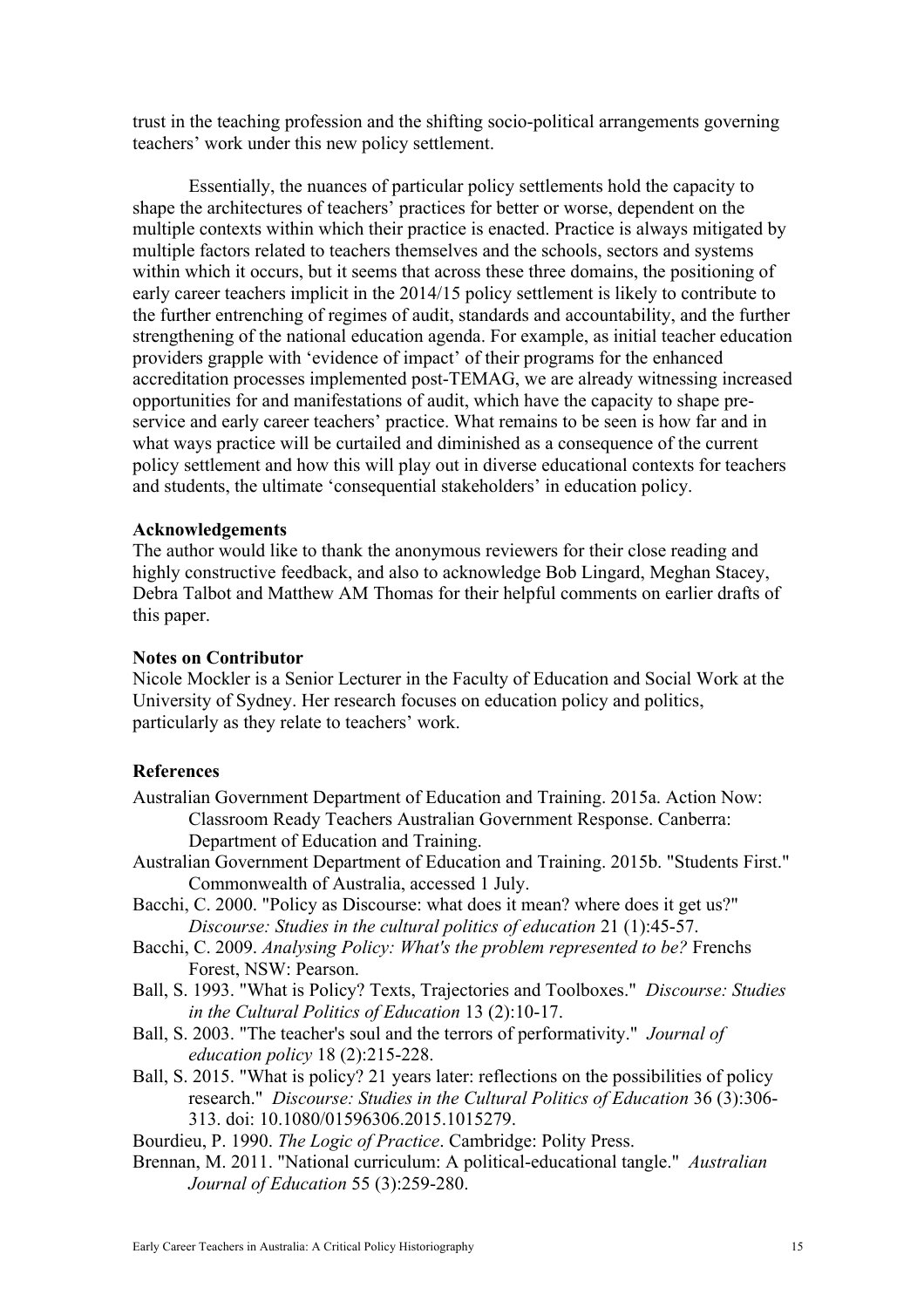- Brennan, M., and S. Willis. 2008. "Sites of contestation over teacher education in Australia." *Teachers and Teaching* 14 (4):295-306. doi: 10.1080/13540600802037702.
- Campbell, C., and H. Proctor. 2014. *A History of Australian Schooling*. Sydney: Allen & Unwin.
- Commonwealth of Australia. 1998. A Class Act: Inquiry into the Status of the Teaching Profession. Canberra: Senate Employment, Education and Training References Committee.
- Commonwealth of Australia. 2008. *Quality Education: The case for an education revolution in our schools*. Canberra: Commonwealth of Australia.
- Commonwealth of Australia Senate. 1999. *Parliamentary Debates (Hansard)*. Canberra: Parliament of Australia.
- Connell, R.W. 2009. "Good teachers on dangerous ground: towards a new view of teacher quality and professionalism." *Critical Studies in Education* 50 (3):213 - 229.
- Connell, R.W. 2013a. "The neoliberal cascade and education: an essay on the market agenda and its consequences." *Critical Studies in Education* 54 (2):99-112. doi: 10.1080/17508487.2013.776990.
- Connell, R.W. 2013b. "Why do market 'reforms' persistently increase inequality?" *Discourse: Studies in the Cultural Politics of Education*:1-7. doi: 10.1080/01596306.2013.770253.
- Craven, G., K. Beswick, J. Fleming, T. Fletcher, M. Green, B. Jensen, E. Leinonen, and F. Rickards. 2015. Action Now: Classroom Ready Teachers. Canberra: Commonwealth Department of Education.
- Dawkins, J. 1988. *Strengthening Australia's schools*. Canberra: Australian Government Printing Service.
- Gale, T. 2001. "Critical policy sociology: historiography, archaeology and genealogy as methods of policy analysis." *Journal of education policy* 16 (5):379-393.
- Hare, J., and N. Bita. 2015. "Forget the fads, bring back 3Rs." *The Australian*, 13 February.
- Kelly, F. 2013, February 23. "Gonski Education Reforms: Chistopher Pyne [Interview]." accessed April 30, 2015. https://www.pyneonline.com.au/mediacentre/transcripts/abc-radio-national-3.
- Kemmis, S., and P. Grootenboer. 2008. "Situating praxis in practice: Practice architectures and the cultural, social and material conditions for practice." In *Enabling Praxis: Challenges for Education*, edited by S. Kemmis and T. Smith, 37-62. Rotterdam: Sense.
- Kemmis, S., J. Wilkinson, C. Edwards-Groves, I. Hardy, P. Grootenboer, and L. Bristol. 2014. *Changing Practices, Changing Education*. Dordrecht: Springer.
- Kenny, C. 2013, August 5. "Sky News View Point: Chistopher Pyne [Interview]." accessed April 30, 2015.
- Kenway, J. 1990. *Gender and Education Policy: A Call for New Directions*. Geelong: Deakin University Press.
- Ladwig, J., and J. Gore. 2009. "Re-reading the standards agenda: an Australian case study." In *Re-Reading Education Policies*, edited by M. Simons, M. Olssen and M. Peters. Rotterdam: Sense.
- Larsen, M. 2010. "Troubling the discourse of teacher centrality: A comparative perspective." *Journal of Education Policy* 25 (2):207-231.
- Lingard, B. 1991. "Policy-making for Australian schooling: the new corporate federalism." *Journal of Education Policy* 6 (1):85-90.